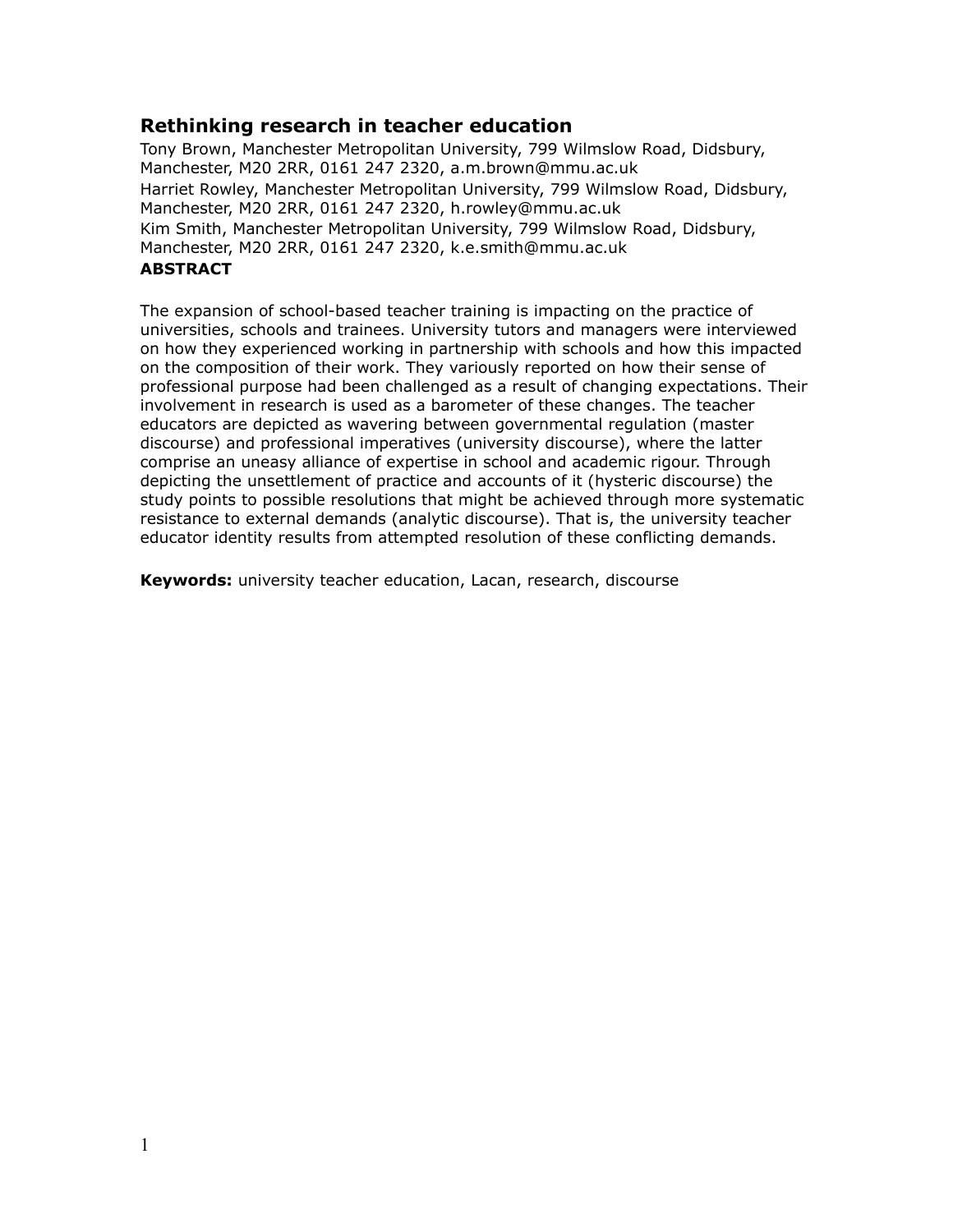# **Rethinking research in teacher education ABSTRACT**

The expansion of school-based teacher training is impacting on the practice of universities, schools and trainees. University tutors and managers were interviewed on how they experienced working in partnership with schools and how this impacted on the composition of their work. They variously reported on how their sense of professional purpose had been challenged as a result of changing expectations. Their involvement in research is used as a barometer of these changes. The teacher educators are depicted as wavering between governmental regulation (master discourse) and professional imperatives (university discourse), where the latter comprise an uneasy alliance of expertise in school and academic rigour. Through depicting the unsettlement of practice and accounts of it (hysteric discourse) the study points to possible resolutions that might be achieved through more systematic resistance to external demands (analytic discourse). That is, the university teacher educator identity results from attempted resolution of these conflicting demands.

**Keywords:** university teacher education, Lacan, research, discourse

# **1. Introduction**

Partnerships between English schools and universities in support of teacher education are long established having been developed in response to successive policies increasing the proportion and influence of teacher education taking place in schools. Recent policy changes in England have resulted in teacher education becoming school-led as well as school-based. Initiatives such as School Direct (SD) and TeachFirst have fitted the academic element of training more snugly around the demands of immediate practice in schools. Here trainee teachers spend most of their training period in schools under their direction with universities providing accreditation but a relatively small component of training. Recruitment patterns for those entering a career in university teacher education favour candidates with recent or extensive school experience. Given the ambivalent circumstances that they face these newer entrants to the profession may continue to define their practice with reference to their own expertise in schools rather than feel obliged to develop the more traditional academic capabilities mentioned in their new job descriptions. Meanwhile, this policy climate has led to some turbulence in the lives of longer serving university teacher educators adjusting to ever-changing conditions and new job descriptions. From the other side, the new models of training also substantially change the requirements of their students aspiring to join the teaching profession and the demands that they make on their tutors. Ironically, however, university tutors, both new and old, are now less able to compete with school-based teacher educators in meeting the demands of immediate practice. This redistribution of teacher education has eroded key elements that had previously distinguished the university contribution. Moreover, the new priorities of practice in universities have been supportive of schools in reducing their need for a university input as they expand their own provision of teacher education.

This paper is centred on describing how conceptions of the "university teacher educator" are coming to be defined in this new environment and how individuals conceptualise themselves within that designation. The paper shows how teacher education subjectivities are produced within a changing professional landscape characterised by demands from a number agencies that occasionally conflict with each other, and with the individual's own personal histories and aspirations. By focusing more on those who have been in teacher education for longer we seek to comment on how notions of teacher education are evolving and how that evolution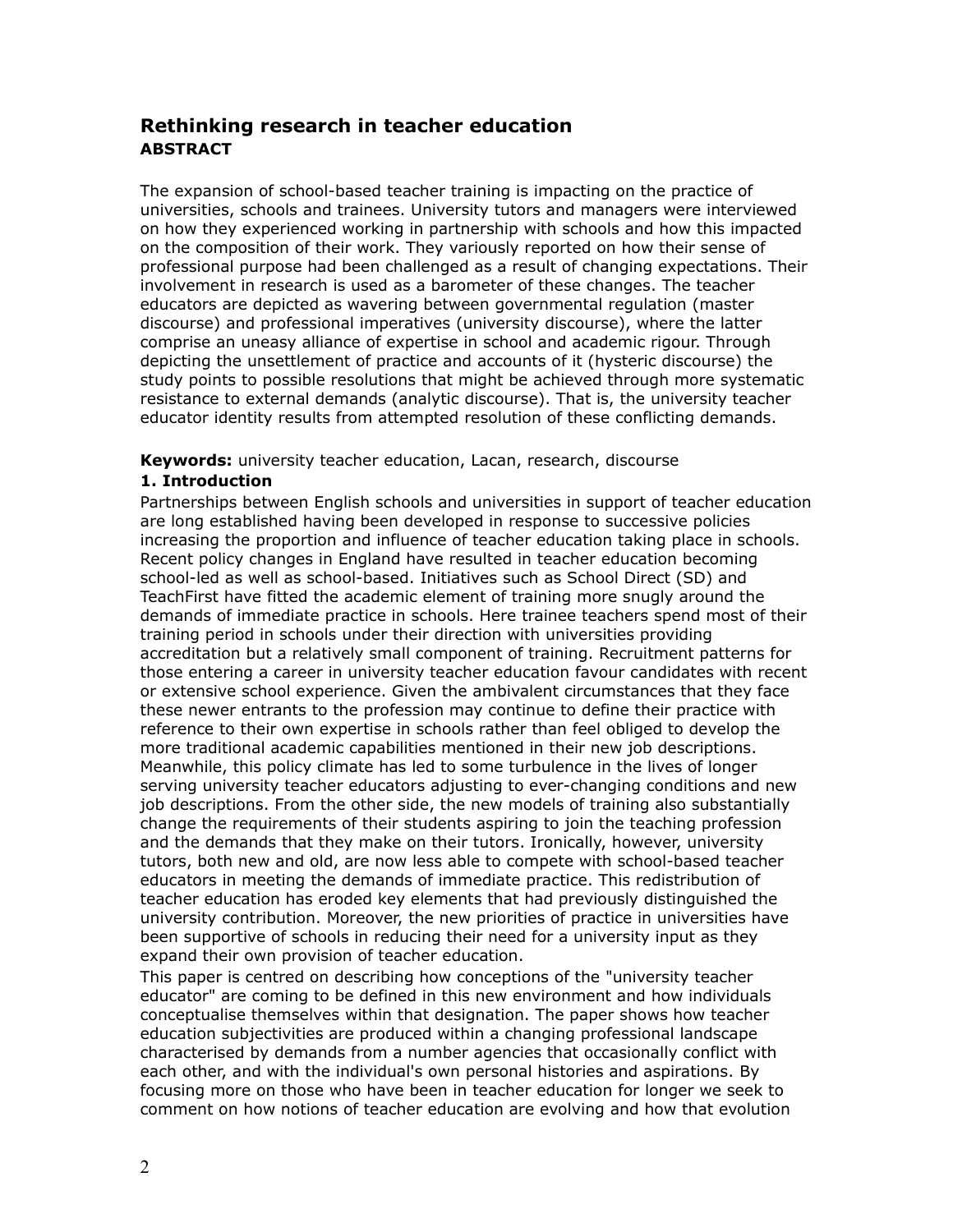impacts on professional identifications. Ultimately, we are concerned with how universities might maintain an analytical edge in teacher education processes and how individuals locate that aspiration in their practice.

We commence with a brief review of some of the literature that has addressed recent tensions in teacher education. The second section outlines the methodological approach taken and how the project relates to earlier work by the authors. We then outline the theoretical research perspective to be followed. Lacan's (2007) schemata of the four discourses is used to theorise the ways in which language exercises both formative and transformative power as shifting professional or administrative arrangements open or close specific modes of practice. Finally, we will look at how changing patterns of teacher education have impacted on four teacher educators. We focus particularly on their participation in research, which has been widely included in the job descriptions of teacher educators and is sometimes seen as a distinctive component of a university teacher educator's professional identity.

## **2. Literature review**

The categories "teacher educator", "teacher" and "trainee" have been subject to significant redefinition in recent years as teacher education activity has moved progressively into schools. The path of this redefinition has been variously traced (e.g. Browne and Reid, 2012; Childs, 2013). Ellis, McNicholl and Pendry (2012) identify the teacher educator as a somewhat schizophrenic figure caught between job descriptions crafted to traditional assumptions as to the role of an academic teacher educator and the actuality of the work that follows appointment. For example, any former expectations to carry out research have, for many, been rather superseded by "relationship maintenance" between university and school staff as they share the challenge of training in contested space (Ellis et al, Glackin, Heighes, Norman, Nicol, Norris, Spencer and McNicholl, 2013, p. 270). Brown and McNamara (2011) have outlined how demands on teacher educators have changed as a result of initial teacher training shifting from earlier notions of promoting teacher autonomy for "student" teachers to be *educated* to supporting "trainee" teachers in being *trained* to comply with externally imposed teaching and assessment regimes. This echoes the situation of teachers described by Passy  $(2012, p. 1)$  where primary teachers had earlier been isolated but where their individualised "substantial self" had been encouraged. Now a "situational self" is more apparent, governed by externally defined competencies. She reports how teachers have mixed views as to whether the authoritarian apparatus thwarts individual professionalism or provides a much-needed structure to follow amidst rapid changes that are difficult to assimilate. See also Stevenson (2011) and Deem and Vuilliamy (2006). In teacher education, personnel have changed as universities progressively meet new demands provoking an ongoing displacement from familiar activity for teachers and teacher educators alike, challenging notions both of what it is to be a teacher but also of what it is to educate them. The designation "teacher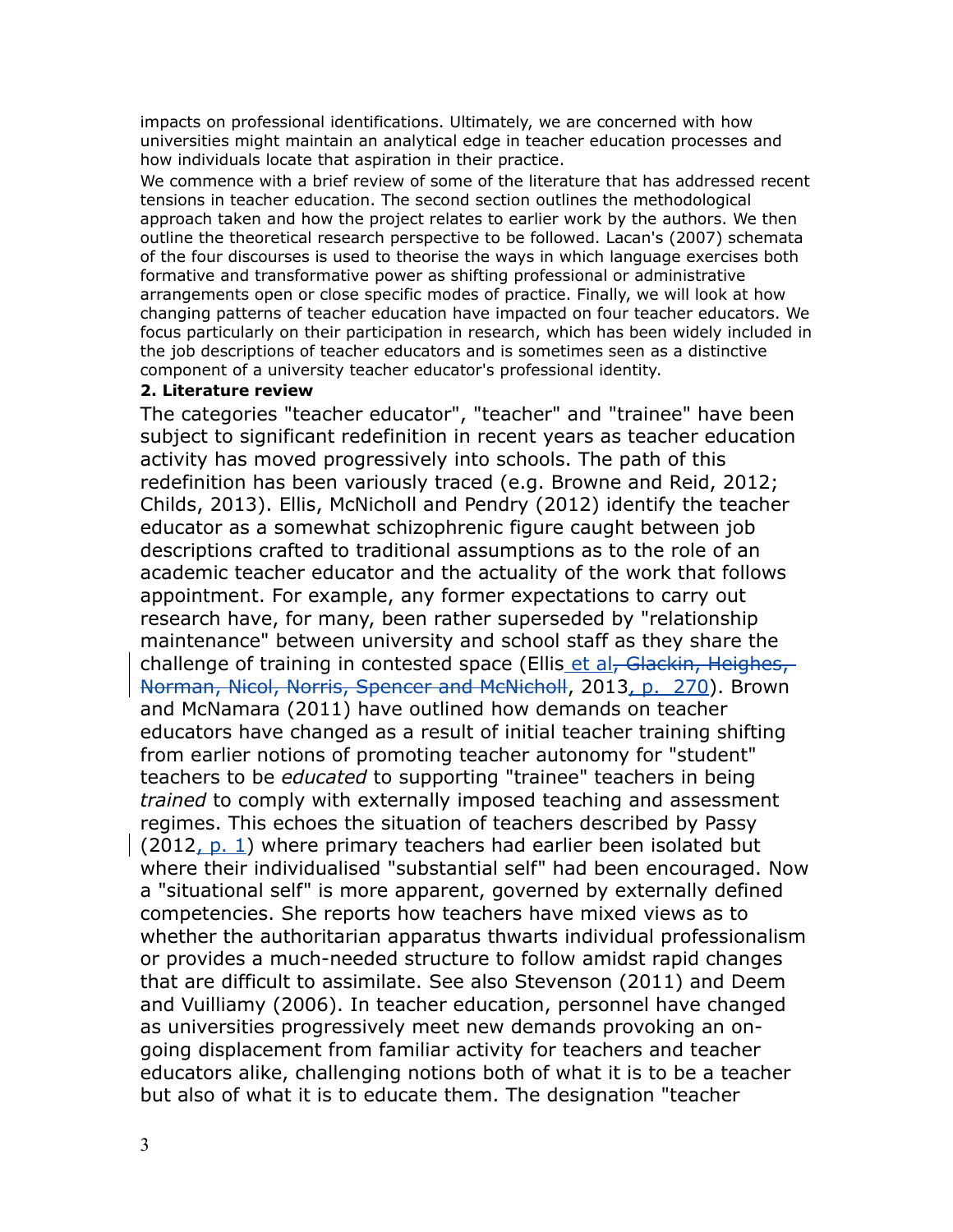educator" relates to a function that has now primarily been split between either former school-based practitioners now working within a university setting, or, increasingly, by those still employed in schools with an expanded teacher education role. Reynolds, Ferguson-Patrick and McCormack (2013, p. 307) rather optimistically argue that these adjustments require "both groups to get out of their comfortable spaces and engage with each other in constantly moving situations". Various authors have discussed the challenge faced by new entrants to the profession of teacher education (White, 2014; Williams and Ritter; van Velzen, van der Klink, Swennwen and Yaffe, 2010; Shagrir, 2010; McKeon and Harrison, 2010; Harrison and McKeon 2009). Boyd and Harris (2010, p. 10) report on how uncertainties in "the workplace context encourage the new lecturers to hold on to their identity and credibility as school teachers rather than to pro-actively seek new identities as academics within the professional field of teacher education". This paper is motivated by an interest in understanding longer-term change as experienced by members of staff who are encountering the new policy and practice environment having previously worked according to a succession of earlier models.

### **3. Method**

At time of writing the on-going project has been in progress for one year. Its purpose was to better understand the implications of SD for university teacher education, towards rethinking the distinctive role of universities in teacher education. The work builds on earlier practitioner research studies by the authors, carried out over three years, which were concerned with how conceptions of theory had changed for tutor and trainees as a result of participation in an earlier school-based model (Smith and Hodson, 2010; Hodson, Smith and Brown, 2012; Smith, Hodson and Brown, 2013). Here knowledge was seen as relating to particular states of knowing that ultimately failed to meet the needs of new situations, provoking a break with earlier guiding principles towards creating something new through constantly revising the narratives that guided subjective connections to the world. Conceptions of "theory" were used as an indicator of the trainees developing more generic conceptions of teaching as they gained experience of schools. A supplementary element focused on trainee conceptions of mathematics within this model as an alternative gauge (Smith, Hodson and Brown, 2013; Brown, Hodson and Smith, 2013).

Within the current project the team members have conducted over one hundredoversixty hour-long interviews/meetings with university teacher education managers  $(32+8)$  and tutors  $(1832)$ , school managers and mentors  $(22+8)$  as well as a selection of SD trainees during school placements (2415). Additionally, a number of planning meetings were recorded and a few trainee lessons were observed. The interviews span 15 universities and  $109$  associated schools. The interviews were designed to assess the impact of SD on a range of individuals variously implicated in the initiative. The 5042 university-based interviews addressed questions such as; length of involvement/ responsibilities in initial teacher training, involvement in SD and how it was different to earlier models, changes to job definition, changing role/composition of theory and subject knowledge (e.g. compression of training, influence of inspectorate, school requirements), distinctive role of universities, threat resulting from the increasingly marginalised position, how partnership work with schools is changing, involvement in research or masters/doctoral studies, the role of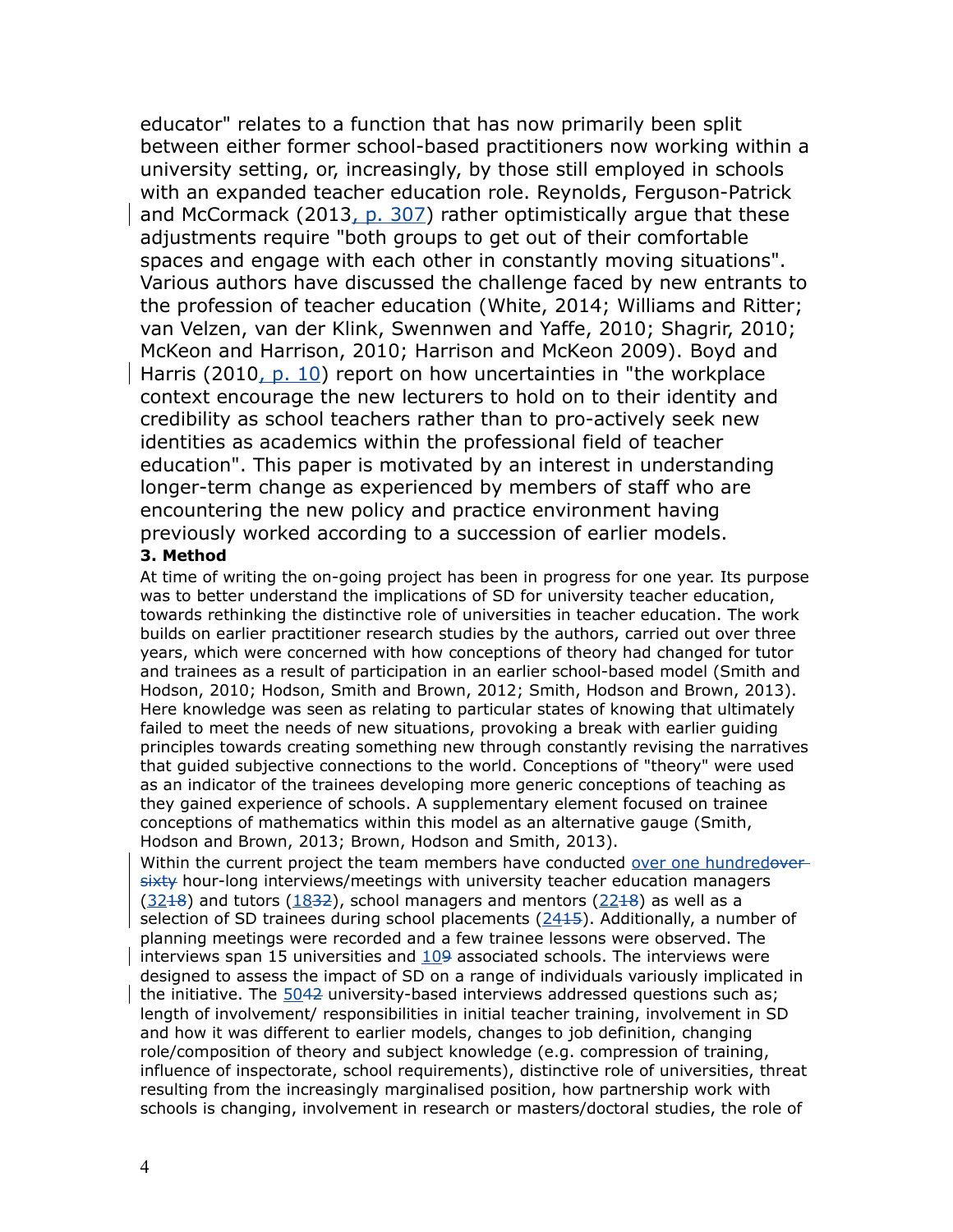research in their practice, main challenges ahead for university training, affect of this on them personally and how they think the role of universities needs to change. The three members of the team have each listened to all of the recordings and discussed their observations. Transcripts have been produced for closer scrutiny and NVivo coding has taken place in connection with the listed areas of interest. Specific themes in our analysis have included; the effects of privatisation on teacher education provision, the evolution of teacher educator subjectivities as job definitions or personnel change, the shift to more operational conceptions of the training process. For the present paper interviews were inspected from the point of view of how they directly or indirectly pointed to conceptions of research as a part of their practice. Evidence of these conceptions was considered as a gauge of how the evolving analytical or academic dimensions of teacher education were being understood. The four case studies were selected to indicate the variety of participation in research.

## **4. Lacan's schemata of the four discourses**

The theoretical ambitions of this paper are aimed at building a sense of how alternative discursive priorities variously work through teacher educator practice. It takes the premise that motives are harnessed by identification with particular discourses (retention of university values, the need to support practice, the promotion of research, the need to comply with directives to retain "outstanding" status, etc). Analysis of the data to be presented in the next section will examine how these identifications link to particular modes of practice, e.g. the assertion of the academic dimensions of training, the development or retention of humanistically defined pedagogical processes, the smooth operation of administrative frameworks, etc. Meanwhile, policy documents define the parameters of teacher practice to the extent that participation in teaching and teacher education becomes a form of bureaucratic compliance monitored by an inspection regime that insists upon this taking place. Such identifications and compliances, however, may result in some emotional cost to the individual with associated awkwardness. Yet, there is some chance that the individual may succeed in regaining some personal composure through formulating a more systematically considered response to these conflicting demands.

Lacanian psychoanalytic theory portrays a subject divided between what she is doing and what she says she is doing. This division is located differently for different people, and the type of division determines who you are, who *we* are, and how power and dis/pleasure function to secure alignment or non-alignment with particular discursive formulations. The individual is constituted according to the composition and mode of their identifications. Lacan's (2007) conception of society is dominated by the practice *or use* of language, where "when I say use of language I do not mean we use it - it is language that uses us" (p. 66). Further, "discourse can clearly subsist without words. It subsists in certain fundamental relations which would literally, not be able to be maintained without language" (p. 13). He continues: "nothing has been abstracted from any reality. On the contrary it's already inscribed in what functions as this reality" (p. 14). Žižek (1989, p. 175) contrasts Lacan's notion of a divided human subject with Foucault's late work, which was concerned with articulating the different modes by which individuals assume their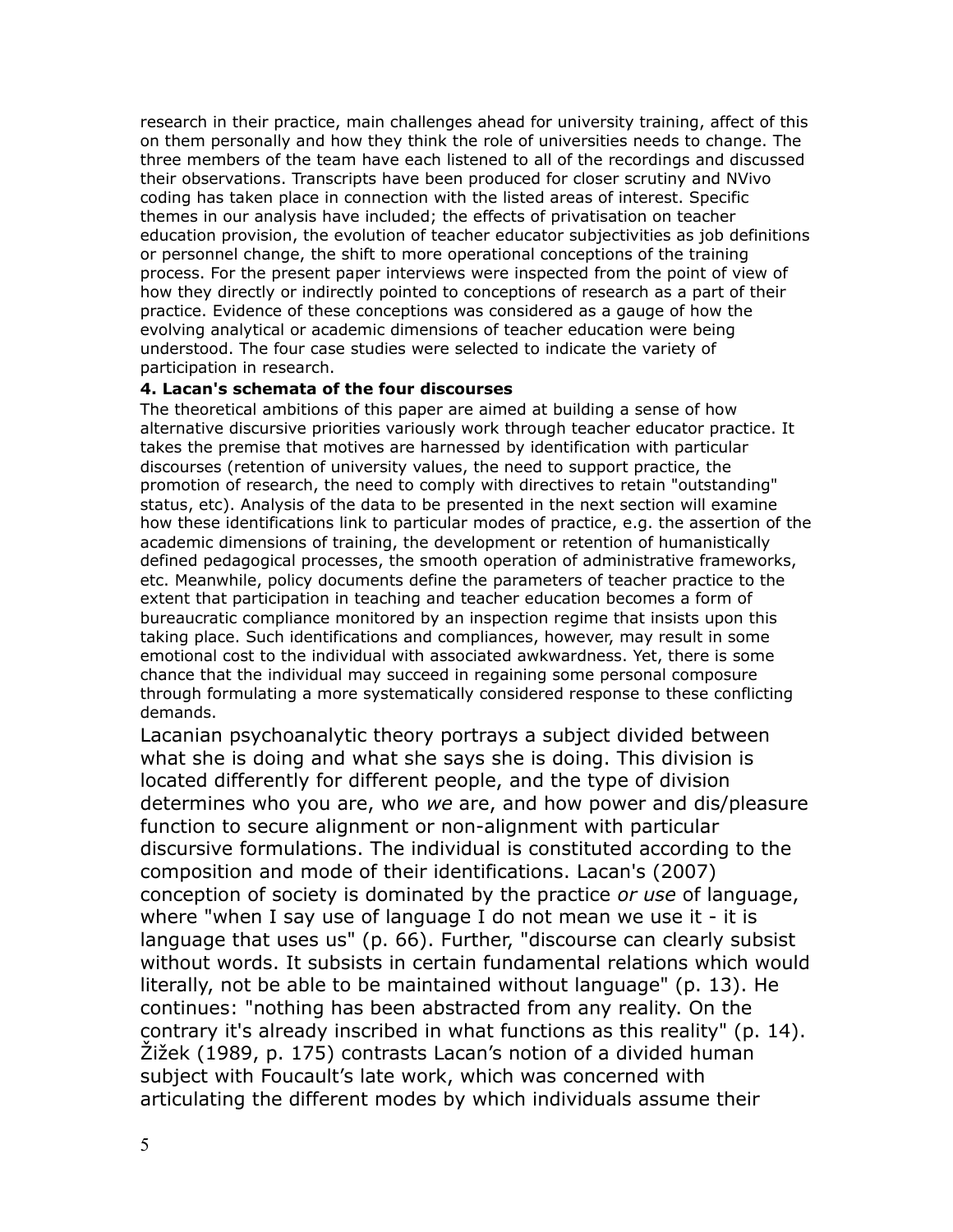subject positions. In Foucault's analysis, the subject creatively surfs from one subject position within a discourse to another to produce different effects, to craft a *technology of self*. Whereas, Žižek suggests, Lacan focuses on a subject who exceeds discourses, "the failure of its representation is its positive condition". That is, the human subject thrives though not being pinned down in a clear definitive statement leaving personal space to resist regulative impositions.

Lacan's schemata of the four discourses are referenced to 1) systems of knowledge (university), 2) discourses of control or governance (master) 3) the alienated or divided subject split between alternative discursive modes (hysteric), and 4) systematic resistance to oppressive power structures (analytic). For this paper the schemata is drawn on in conceptualising how teacher educators craft their sense of being with reference to the discursive orders that determine their subjectivities. It provides a helpful model in depicting the "schizophrenic" subject positions that university teacher educators are obliged to confront. For example, the individual will form identifications with political, academic or administrative discourses that shape that individual's thought, affect, enjoyment and the meanings that he or she assigns to different situations. It is through this route that the paper will theorise how the changing policy environment variously impacts on individuals and how they understand their mode of professional participation. We shall take these discourses in turn. *University discourse.* 

The university discourse comprises systematic knowledge. For individuals to understand this discourse they need to be receptive to the idea of pre-constituted knowledge. This requires that the individual empties "themselves of any knowledge that might interfere with the knowledge in the discourse becoming an amorphous, non-articulated substance ... to be articulated by discourse" (Bracher, p. 109). That is, they are produced as a divided subject as a result of this interpellation that captures part of them, for example, a teacher educator appreciated merely to the degree that their practice complies with inspectorial criteria. It "is admissible only insofar as you already participate in a certain structured discourse" (Lacan, p. 37) but part of their selves is left out in this encounter, a gap, marking the divide. In turn, others may gauge the degree of this individual's submission according to particular criteria and judge their performance according to their degree of alignment. For instance, a trainee mathematics teacher may be assessed in their ability to teach fractions in a step-by-step fashion according to a curriculum schema that specifies particular developmental stages of a child's learning. Other aspects of their teaching, such as their humanist mode of interaction may not register on this scale. A new entrant to the profession of teacher education, meanwhile, might be able to play one version of university discourse off against another (e.g. practical versus academic expertise) as teacher education boundaries lose definition. One of our interviewees specifically criticised a new policy of staff needing PhDs. She favoured a more school-based expertise in universities: "the vast majority of people in schools don't have a masters never mind a doctorate and so it worries me that we will not get experienced teachers in. ... I think there are some great people in the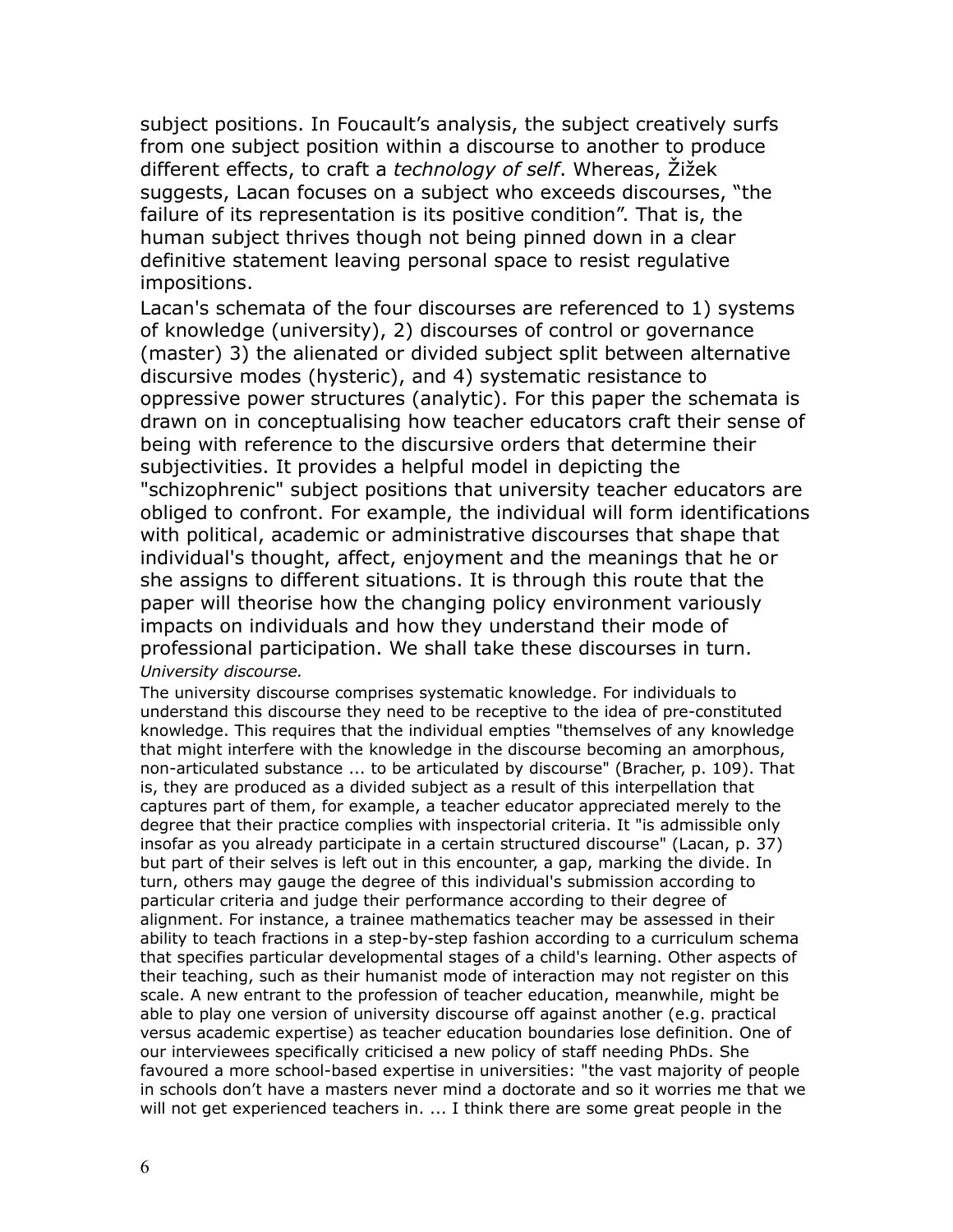schools that we should headhunt but none of them will meet that criteria". This production of the divided subject, however, is not the whole story as Lacan portrays systems of knowledge as being in the service of alternative master discourses shaping the situation in question: "the master's discourse can be said to be congruent with, or equivalent to, what comes and functions ... in the university discourse" (p. 102). That is, the subjective production results from participation in a form of knowledge that is motivated by some underlying interest (mode of sponsorship, pedagogical preference, kinship, etc).

### *Master discourse*

Alternatively, we could centre our attention on master discourses directly. Neo-liberal trends have resulted in governments around the world shaping education according to economic conditions (Zeichner, 2010). The British government might be seen as operating particular master discourses in the service of its policy ambitions to reshape education according to market parameters. This discourse works through demanding compliance to certain operational or administrative protocols in the name of customary or desired practices. In Lacan's framework, which draws on the Hegelian master-slave dialectic, master discourses are selectively linked to particular elements of wider (mythical) knowledge. The "master's knowledge is entirely autonomous with respect to mythical knowledge" (p. 90). The master merely asserts a particular version of reality, as though it is supported by systematic knowledge, "master-ized" discourse as opposed to "mastered" (p. 103). "It is all about finding the position that makes it possible for knowledge to become the master's knowledge" (p. 22). Recently, BBC TV news (3/2/14) featured a headline comprising a minister's seemingly uncontroversial statement that "standards in state school must improve". Further interrogation, however, revealed that by this he meant that state schools should be more like private schools. His assertion was seen in some quarters as producing a mismatch with reality where things aren't quite how we are being told to see them, releasing space for questioning or resistance. Moreover, behind this notional master is a split subject suppressing aspects of reality in the name of asserting a clear instruction. Politicians sometimes place great importance on being seen as "very clear" to avoid any charge of weakness or confusion, perhaps through fear that it might undermine their capacity for governance. They are obliged to suspend doubt and make decisions to select one form of systematic knowledge rather than another, which by "virtue of its very structure, masked the division of the subject" (p. 103). In doing this, however, "he does not know what he wants" (p. 32) or what he will get in return. There is a gap between demand and response. *Hysterics discourse*

Meanwhile, the individual may successfully act according to the master discourse. Yet there is a similar gap between performance and the awareness or articulation of that performance. Žižek (2006) argues that ideology operates through the maintenance of this gap between alternative identificatory modes. For example, Brown (2008) depicts a headteacher exploring her own complicity in policy rollout as she moved between resisting policy intellectually and implementing it faithfully in a material sense. Similarly, "relationship maintenance" might be viewed as an insidious way of getting tutors to act in line with the required behaviour *en route* to teacher education having a lower university input. The tutors may protest vocally but nevertheless materialise their own oppression through their very actions in supporting schools. The actions in turn equip schools with the wherewithal to replace universities whilst disenabling university tutors from protecting their patch through their more traditionally defined skill base. It may however be that the individual begins to sense this gap. The hysterics discourse might be seen as being provoked in the subject by a confusing element intrinsic to the demand being expressed in the master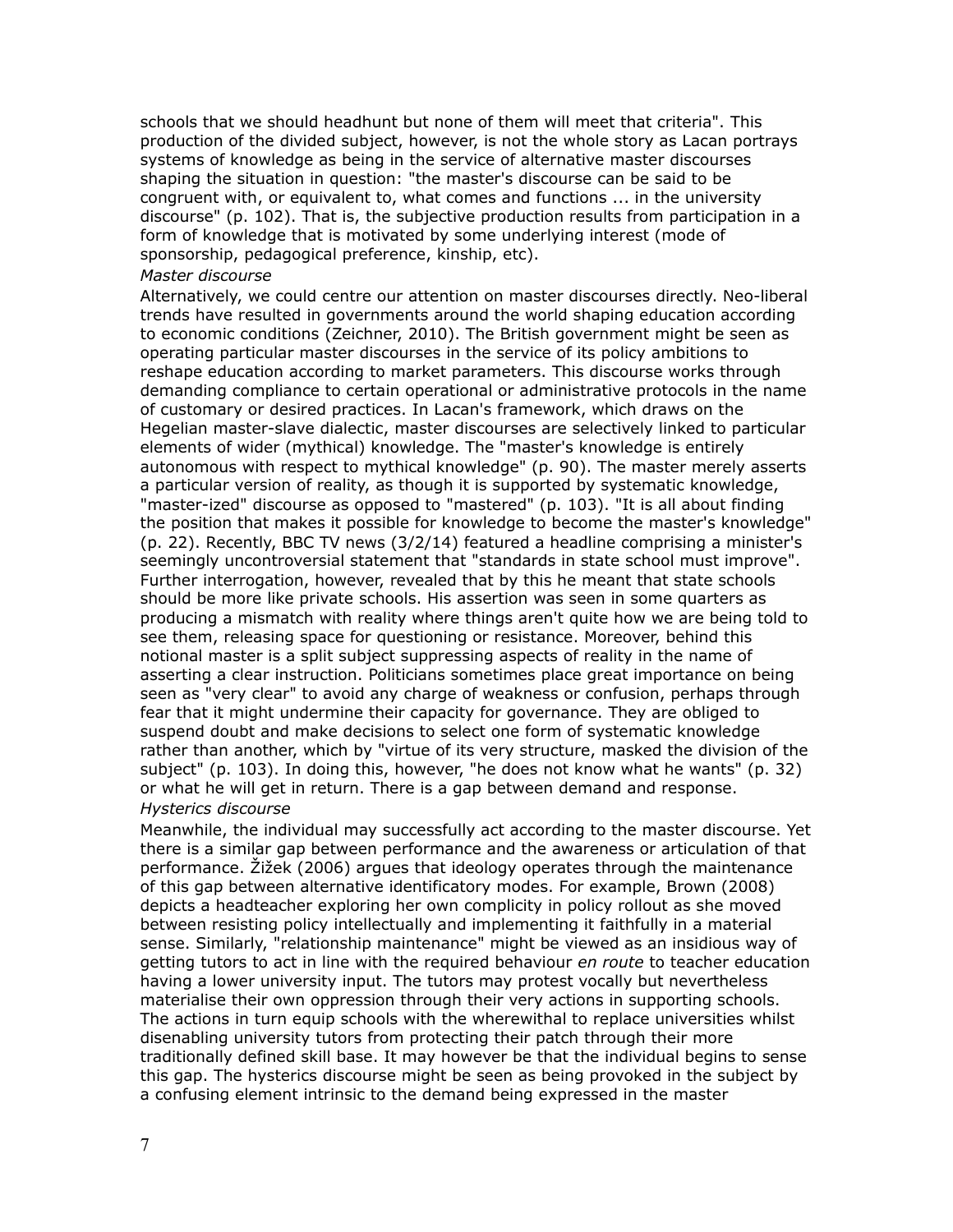discourse. The respondent may be troubled by the demand, a niggling feeling maybe. *What do you want of me? I must protest as this does not seem right!* "Why am I what you ... are saying that I am" (Žižek, 1989, p. 113). The subject addresses the master, and the mismatch between demand and response hints at an aspect of knowledge that the master discourse has concealed. The subject had been spurred on by the niggle marking a gap that had provoked unease with being completely compliant with the demand being made.

#### *Analytic discourse*

Lacan's (p. 70) notion of the analytic discourse is modelled on a Freudian psychoanalytic encounter, where the "subject of discourse does not know himself as the subject holding the discourse". Analysis is directed at disrupting or resisting master discourses enacted in the service of oppressive regimes: "this master's discourse has only one counterpoint, the analytic discourse" (p. 87). One goes into analysis with the intention of discovering the unconscious forces that interfere with conscious actions, or the gap between them. For example, alternative systems of knowledge may conflict with each other and cause disturbance to the subject. The analyst addresses the subject with view to identifying the master discourses working through them. Through this process a master discourse can be revolutionalised, turned over, as the analytic resolution works itself through. "Knowledge then, is placed in the center, in the dock, by psychoanalytic experience" (p. 30). The analyst address is underpinned by systematic knowledge, which is ultimately referenced to new coordinates, that is, held in place by new highlighted features that Lacan calls *master signifiers* (p. 92), e.g. "standards ... must improve".

In the next section we will encounter tutors variously utilising research as an analytical technique to bridge the gap between the immediate practical, administrative or regulative insistences of policy and a more academic or analytical dimension. Our own analysis is designed to explore some of the discursive formations that shape conceptions of teacher education.

### **5. School Direct and teacher education**

We view the evolving parameters of teacher education from the perspective of four longer-term university based teacher educators confronting changes to their practice as a result of the SD model being introduced alongside existing courses. We shall look at how their conceptions of research activity might variously be seen as providing an analytical instrument to counter resulting displacements. For this group the new option had been an insignificant step on a much longer journey within teacher education. Yes, there was a slight difference in course duration, more days were spent in schools, and one taught unit had been adjusted. Overall, however, the new route was reported as very similar to the old and this vestige of familiarity appeared to provide some comfort. Where common discomfort was noted, this was concerned with role confusion between the university and the school during the implementation of the new route. This impacted on university, schools and trainees alike. For example, whether SD students should prioritise attendance at the university or a school trip; whether the school or the university should organise school-based training; whether the university tutor visiting students in SD schools had a quality assurance role in relation to school-based training. One of our group member's uncertainty seemed to meet Lacan's criteria for hysteric: " I found it confusing actually. I think what I'm finding confusing is ... that the training is the school's responsibility … with the PGCE it's our responsibility and the schools do their bit, whereas what I would expect with the School Direct is it's the schools' responsibility and we do that academic side of it, but I'm not convinced that's true". The ambiguity of the new imposed arrangements displaced the tutor from a more familiar pathway but without a clear understanding of her new professional domain.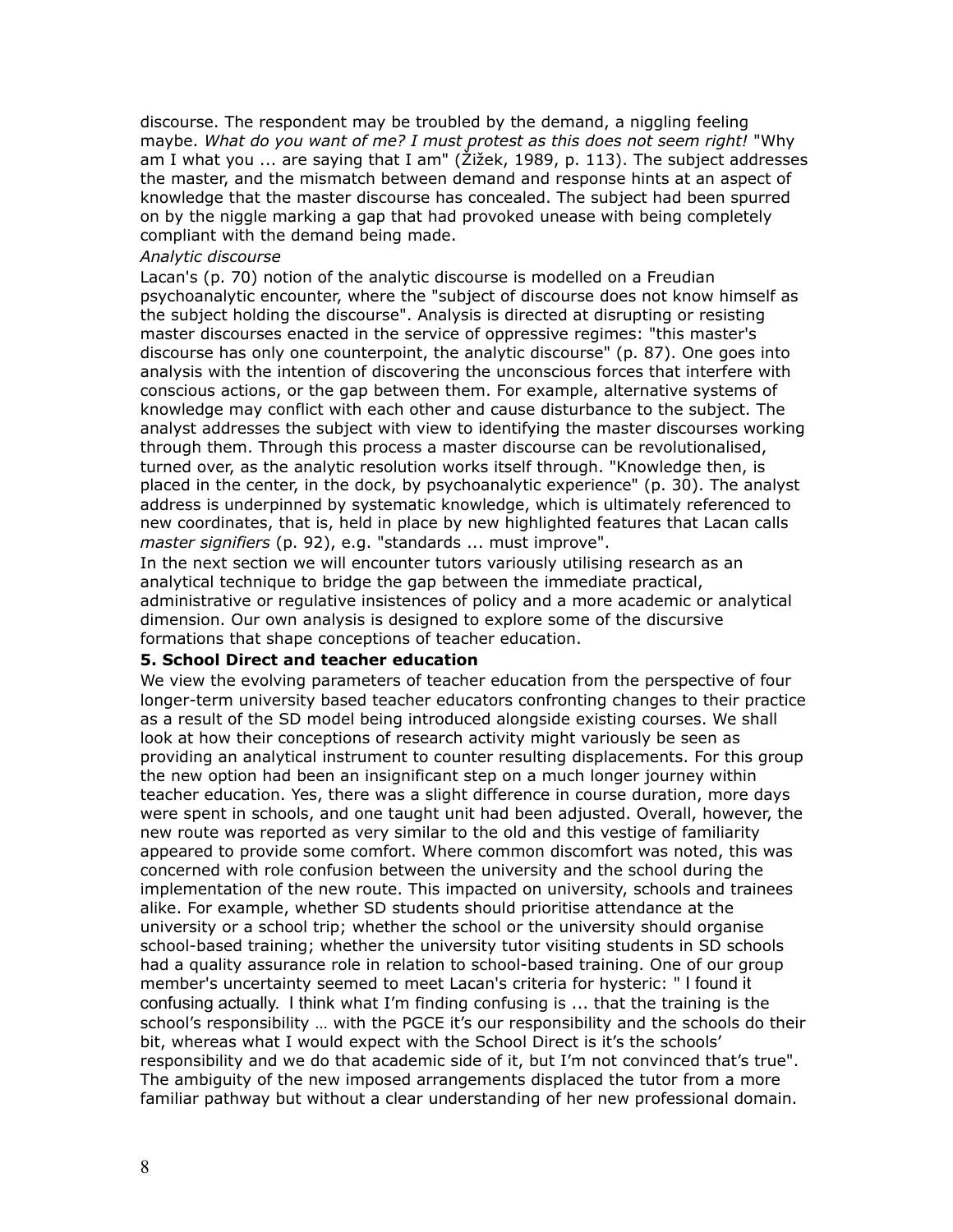The government demand for more school-led training was largely symbolic in terms of its immediate impact on the tutors that we interviewed. However, the "truth of the master's discourse is masked" (p. 102). The symbolism proved rather unsettling all the same since the 'new' arrangements provoked fears about on-going job security as a result of challenges to their professional territory, intensified maybe as some universities shed staff as they withdrew from teacher education: "Don't think that the master is always there. It's the command that remains ... There is no longer any need for anybody to be present" (p. 106). She also reported how "the school was moaning about 'we don't know what we're doing'". The majority of our interviews with trainees reported a lack of coordination between school and university demands and a tendency to bond according to the symbolic lead institution. From a managerial point of view planning problems arose from allocations not being met and recruitment being devolved across multiple sites. Significantly, for tutors, reference to the introduction of SD appeared to be underlain by a much deeper and broader narrative concerned with beliefs governing practice, which had been constrained over time; the introduction of SD was simply another variant of more school-based initial teacher training and its relationship to changes in practice imposed on schools. The way in which ingrained principles played out in their accounts of and for practice, however, was markedly different between tutors.

For Lucy, a poignant moment was recalled in relation to her observations of trainees teaching of in schools:

Nothing they seem to be doing bears any relation to any kind of research or ideas about learning or how kids learn…I think it's really sad. [A really good student]… said something like, 'what I've learned is that if you're doing an investigation, it can't last more than twenty minutes'… I've seen some really lovely ideas I would have spent hours on with kids. He allowed three minutes for it…and they did it! I'm a bit cynical really. Even my younger colleagues, they think that's as it is now really - some, but not all...

Research is pointed to in two contrasting ways here. Firstly, the explicit reference to external research that might underpin the teaching being conducted by trainees, an appeal to systematic knowledge to shore up the deficit of the basic command of working to an imposed model of practice. Secondly, there is an implicit assumption that research could be carried out by the pupils as part of a shared enterprise with the teacher to fill out an impoverished learning experience. She went on to explain what this shift in pedagogical attitude has meant for her relationship with schoolbased mentors. In relation to critical judgements she made about the quality of the student's lesson, the tutor had this to say: "It is really difficult and means that there are conflicts between what the subject mentor is saying and what I'm saying…He kind of agreed but said, 'I don't think it's as bad as you think' ".

Clearly, this situation illustrates a difference in concerns between players at university and school about what is significant in teaching. That is, school and university representatives are appealing to different versions of systematic knowledge in assessing the trainee, where one version has the master's favour. Moreover, the tutor acknowledges that this difference may not be recognised by those university teacher educators more recently recruited. Lucy holds dear principles about learning drawn from the academy. She continues to enact these through her practice and does so even though this leads to frustration, sadness, and sometimes conflict with school mentors and the views of some colleagues. Her revolutionary spirit had been somewhat quashed in the process:

I get very frustrated by it. I hate it. I hate the way teacher education is going at the moment. On the one hand I find it quite stressful. On the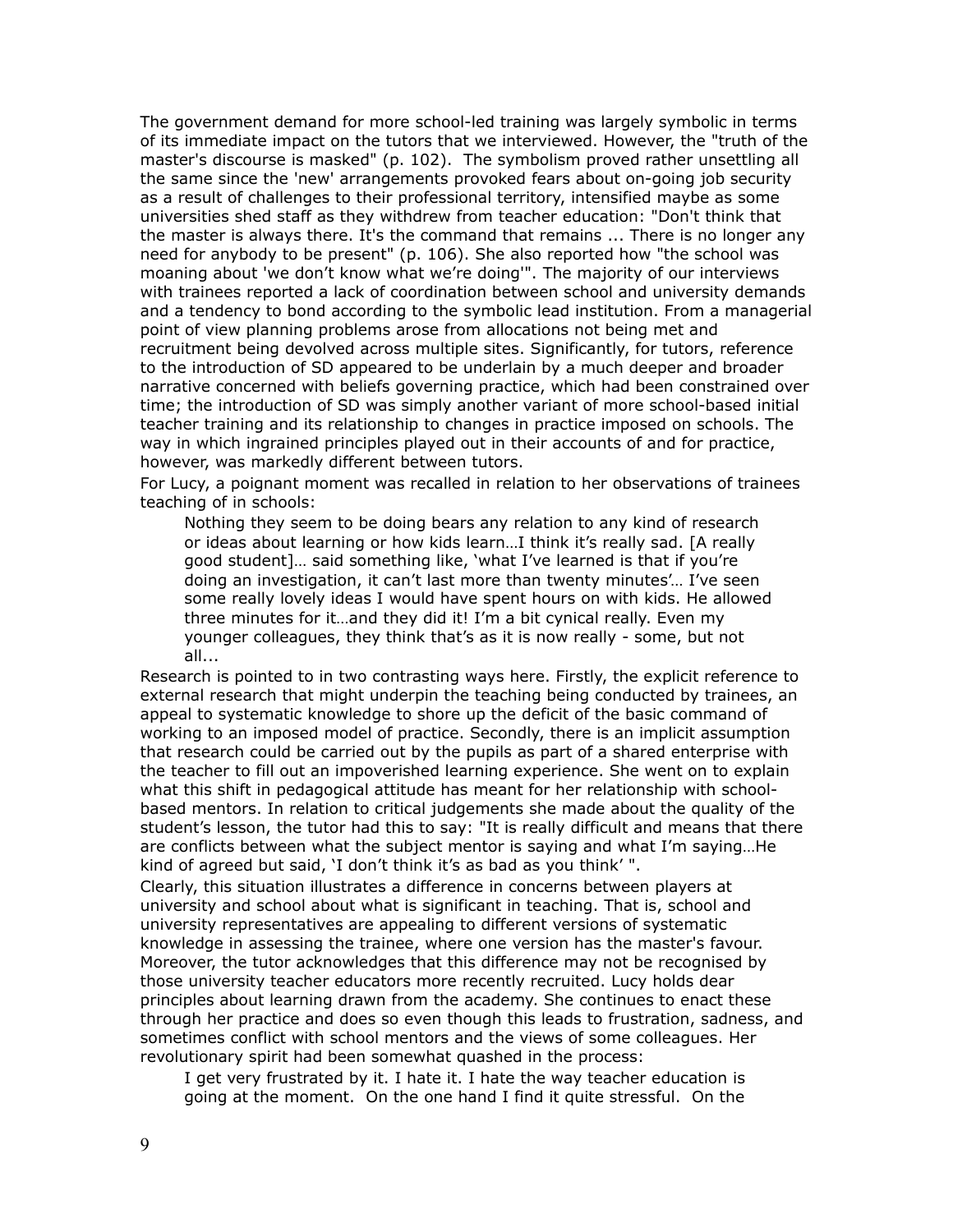other hand I'm not that far off retiring and I don't care. I sort of have this feeling of when it gets too much I'll just retire. I mean, when I look back to when I started here and how things were, I just think it's so sad how things have changed.

Ralph had completed a PhD in education whilst working as a teacher educator a number of years before but he was no longer active in his own research. He felt being responsive to the changing agenda was the way to survive it, even if this meant explicitly suppressing professionally held principles held. He had initially asserted that 'it was important not to lose your principles', but, later on in the interview: "In the end', he declared, principles 'don't pay the bills':

[Tutors and student teachers are] not expected to focus on one thing for very long any more. There isn't the time nor the space for addressing whole piles of texts. We often give people readers and things, which are potted distillations of key ideas. Papers, which are shortish, they can get their heads around …get to the crux of the arguments people are making.

What Ralph did not explicitly acknowledge, however, was the dilemma, which this purported squeeze on time and his rationalisation of the use of research evidence presented for the distinctive role of the university and its reference to research, a role he merited earlier in the interview:

[On school-based routes, trainees] have not got any significant time space or resource points to make hardly any significant connections between theory and practice… For example, …Kagan… you can't guarantee that on a school-based route because the people who are doing the training haven't got the theoretical base that they need, often, to be able to do that. So it's low-level training producing people who can operate in that one context.

His 'solution' to the problem was to ensure that theory was not peddled for its own sake, as he saw it, but extracted to inform practice points made as efficiently as possible and in terms of what the UK quality regulator, Ofsted, would expect:

what we mean by theory is useful stuff and information, useful stuff to inform their practice… If it's not going to impact on their practice, they won't want to know about it and Ofsted will think it's completely unimportant because they've never been able to use it.

This rational capitulation to the external drivers that locate the master discourse is a means to ends other than those envisaged elsewhere. Ralph acknowledges a closing down akin to Lucy's proposal: "in your mid to late 50s that you don't feel as threatened about things because there's always the retirement option in the end". Two other colleagues, Sarah and Richard, had also elected to complete doctoral studies alongside their teacher education duties. Sarah was studying for her doctorate as a strategy to help her navigate the constantly changing landscape of teacher education, which she had witnessed for the past twenty years. Crucially, she felt that skills she had acquired through the PhD process were providing her with analytical "tools to question and think through the changes" to enable her to identify which external demands were a tick box exercise which "can almost be forgotten because you have done them" as opposed to ones which provided an opportunity for development "that take us in a direction because that is where we want to go not because we are being made too." In this sense, engagement in research was a key part of maintaining integrity in teacher education, allowing adjustment to external demands whilst engaging in a process, which, seemingly, made strategic sense in terms of developing the university contribution. Within a professional landscape that has been subject to constant external regulation and conflicting demands from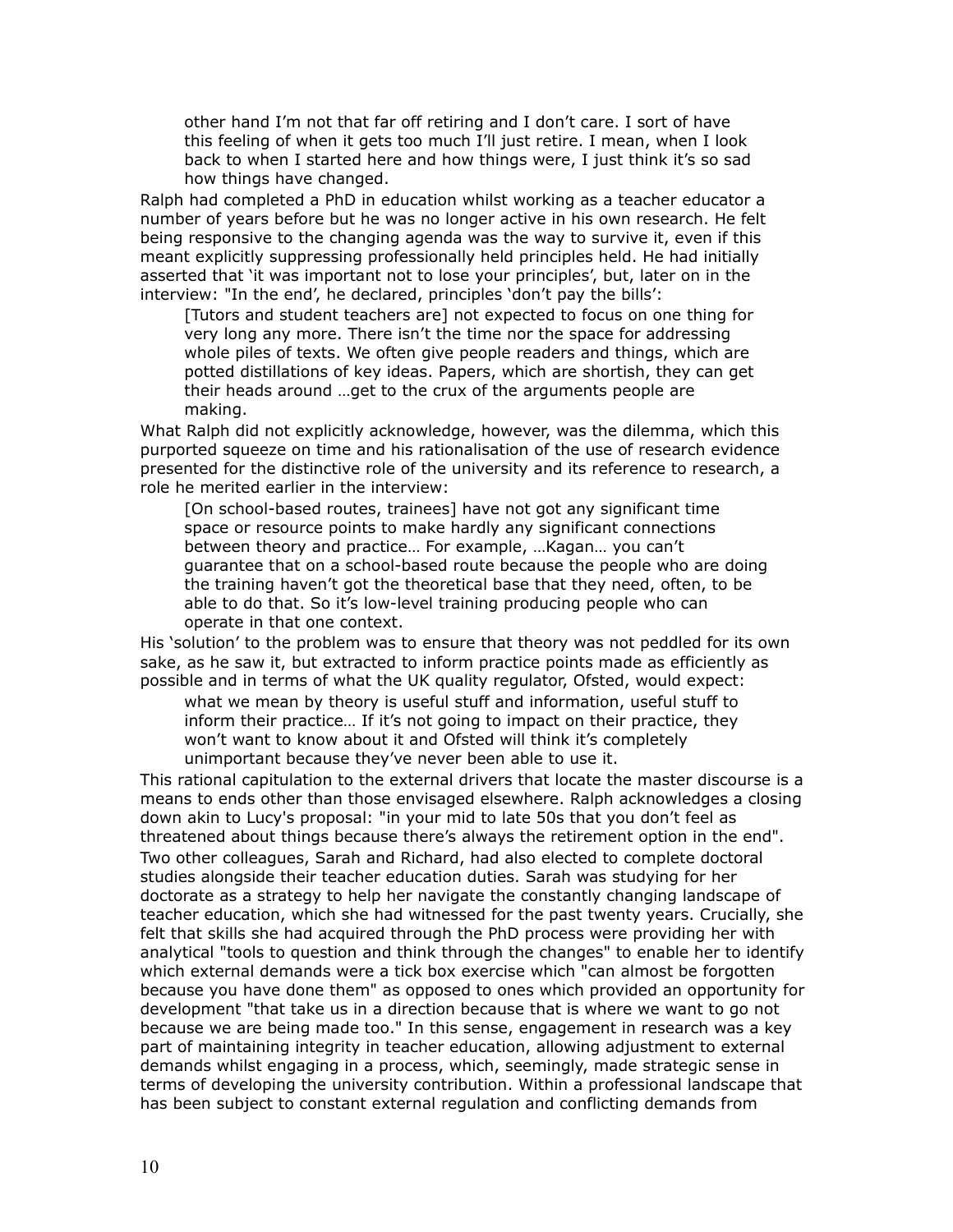internal and external players, she felt that acquiring these tools was important to maintaining the health of the institution.

Sarah also talked at length about the contribution the doctorate has made to the development of her own intellectual capabilities. Within a system under-going constant turbulence where individual emancipation has been limited, she recognised how studying for her PhD gave her "me time". Thus, having 'a space for me' assisted her in navigating the changes happening around her by "pushing me out of my comfort zone and who I was", enabling her to "exercise her brain in more than one way" and feel "more alive and able to go anywhere" with her thinking. Managing this process with the more functional demands of being a teacher educator, however, had also been unsettling. For example, she described how coming into contact with a range of theoretical lenses had "opened up everything that I do". In departmental meetings, this had meant that whilst she operated at a functional level she was also able to pay attention to "who is saying what and why". Furthermore, she had become more conscious of how different spaces limited what was said and how different actors were influenced to occupy particular positions. This had meant that not only had she increasingly questioned her own practice but also that of people around her. Within an environment which had been subject to high degree of external interference and regulation, one can see how becoming more aware of the role and positions that different people occupy in complying and resisting these demands could be both empowering and disabling and thus disturbing.

Richard talked about the difficulties of balancing teaching and research activities. A few years after completing his PhD part time he successfully made the transition from mainstream teacher education to a more research-oriented position. He saw the difficulty of making this shift as being indicative of the split between staff engaged in research or teaching activities, how there is a trend to specialise in one and how it is unusual to find members of staff with the necessary skills to do both. Interestingly, he had initially joined the institution as an expert practitioner, coinciding with the institution's change of status to a university in the early 1990's he had been encouraged to engage in research. However, sustaining "a foot in each camp" had been challenging and involved considerable determination and effort, leading, he claimed, for many colleagues "to just give up in trying because it is often just not sustainable".

For him, engaging in research however was key in maintaining integrity in being a teacher educator and in developing the distinctive contribution that universities can make to initial teacher training. He saw a crucial difference between researchinformed as opposed to research-led teaching, for him the former was a simple expectation of all university level teaching but the latter is where "teaching sessions are deliberately planned to get research data for a particular purpose, research it and share with the students".

Such a process was recognised as crucial for the development of student teacher's subject pedagogy skills. Thus, in his subject-specific sessions he does not try to

replicate primary practice, we try and model good practice, good pedagogy. The two things are not the same so I don't treat my students like they are 10 or 11, or 8 or 9, we talk to them about them and their level, to shift their thinking around one way, the whole point of that is to, recognise parallels between them and their thinking.

For example, his research in equipping student teachers with the necessary skills for teaching profoundly complex skills in is not about getting them to

explain [that] principle or the theory … [it] is not a knowledge thing that we have to simply give to people… what we are trying to say is having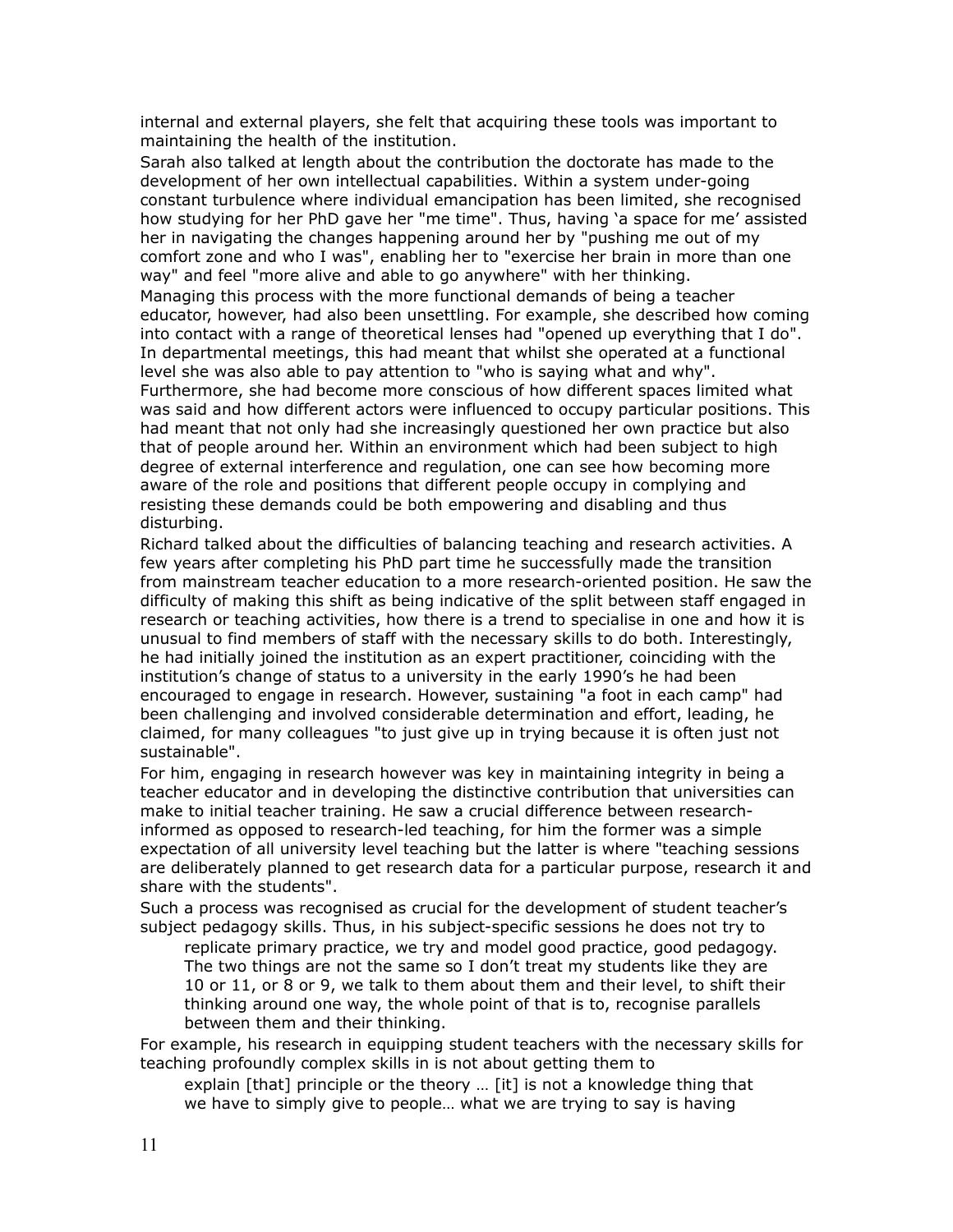gone through the learning process yourself, you are much more equipped to make necessary judgements in context.

In this sense, engaging in the research process, reflecting about their learning transitions, enables them to use these skills to engage with their pupil's ideas, drawing parallel between their students' and their own learning allows them to move learning on in an appropriate manner.

Richard went onto explain how he felt this was the distinctive university contribution to initial teacher training. When compared to practice or school-based models, students are expected to learn from teachers meaning that knowledge is simply replicated and on occasion, poor knowledge can be reproduced again and again. In contrast, university subject pedagogy sessions which are research-led give student teachers the necessary tools to "extend practice and thinking" whilst giving them the confidence to be able to make these decisions in context. In this sense, they are therefore able to adjust their thinking in accordance to what different situations demand.

If we compare this explanation to current staffing models, however, it is possible to recognise some of the present challenges that face the university contribution to initial teacher training and the difficulties in retaining a distinctive contribution. As previously explored, few of the teacher educators that we interviewed were engaged in research whilst current staffing structures are not supportive to such efforts. Moreover, the divide between theory and practice became particularly tangible when viewed in terms of teacher educator activities. However, as Richard recognised, reviewing staffing structures and allocating time to different activities would involve major turbulence and discomfort for not only members of staff on predominantly teaching contacts but also research. Not to mention the possible implications for how the university is judged in terms of teaching or research outputs.

For both Sarah and Richard the level of support received from their institution for engaging in research was a point of contention. In terms of allocated time, Sarah, who was nearing the end of her part-time doctorate, had taken the decision three years ago to take a pay-cut and work four days a week and relieve herself of management duties to enable her to have one day a week to concentrate on her PhD. For her, the personal gains from pursuing her doctorate dwarfed the financial sacrifice. From an institutional perspective, however, where at least for economic reasons such activities make sense, it is hard to reconcile why this move was necessary.

## **6. Conclusion**

Lacan's four discourses allow four locations for analysis to confront the divided subject. The four tutors that we have discussed each position themselves differently as to how they conceptualise the closing of their own divide following their displacement by new teacher education arrangements, where their involvement in, or relation to, research activity locates this analytical process. Their identifications however shift throughout as they variously educate or get educated, govern or get governed, or resist or get resisted. The analytical discourse variously provides a mediator that positivises the gap, an analytical process that ultimately shifts the parameters that define it. Lucy marks a space that she plans to vacate through retirement where student enquiry is a vehicle through which external research might be validated. Sadly, her troubled response does not provide the energy for radical change. Ralph has similarly, closed down the revolutionary space as research is conceptualised as complete, where his continued involvement does not depend on his own transformation except in response to external demands. The gap is masked by the personal cost of complying with these demands. Sarah depicts research as her own analytical process to create a gap for "me time" in the interstices of the multiple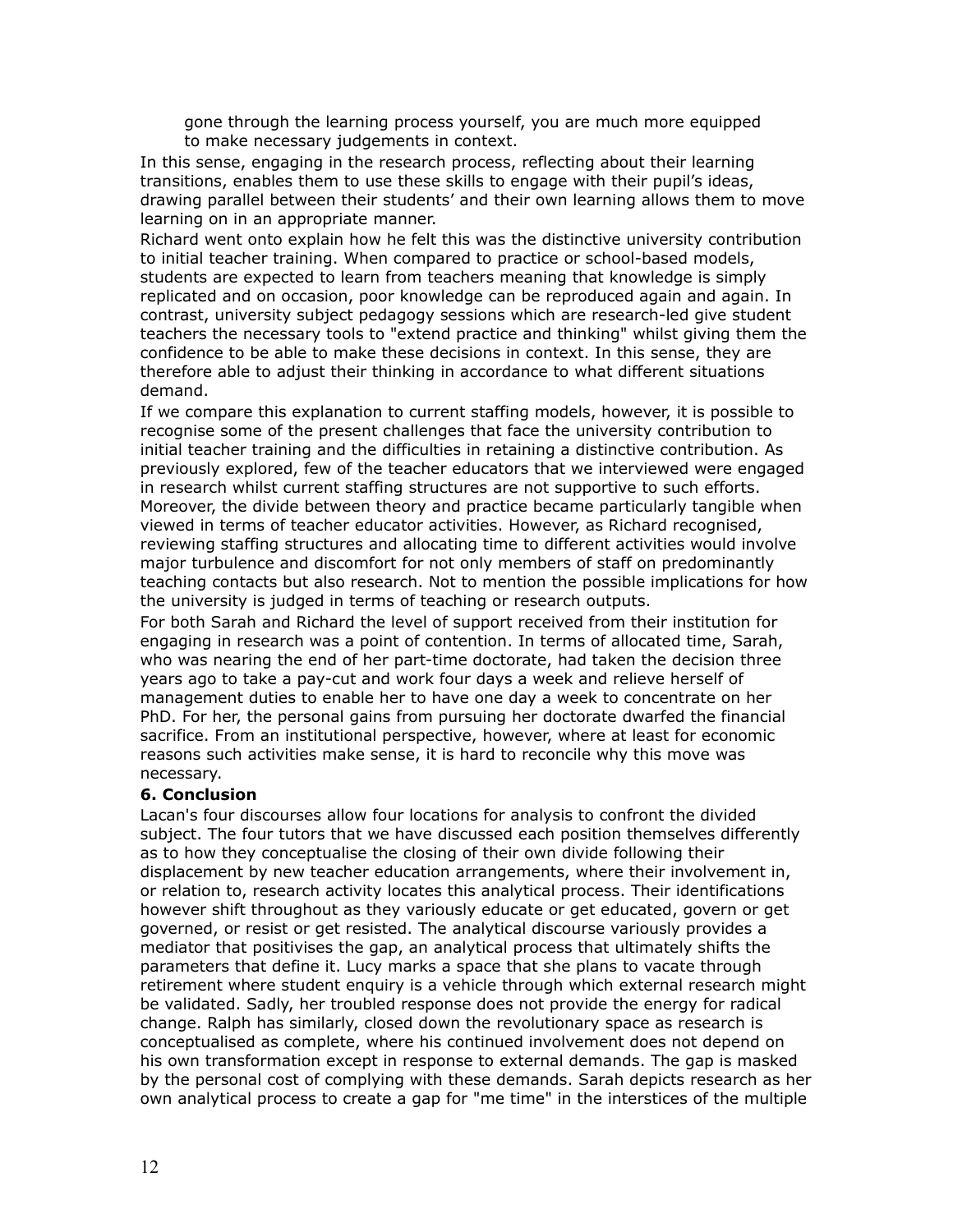demands that she encounters. Richard meanwhile focuses on his own research to analyse and validate a more enquiry-based approach to his own teaching comprising an attitude to learning where teaching sessions are deliberately planned to get research data for a particular purpose. His own evolving professional identity is more concerned with shifting the parameters of practice so that the edifices of master and university discourses are softened.

The four diverse attitudes to research in teacher education depicted here are consequential to a more turbulent understanding of the universities' contribution to teacher education. Perhaps ultimately the new role of universities is to provide a platform from where both tutors and trainees can critically analyse the issues arising in school practice. This new focus would be on building generic analytical capability that supports learning by the trainees in association with their school-based mentors. The challenge would entail supporting trainees in becoming more independent research-active teachers through building a productive critical relationship between university sessions and their developing practice in school. Here universities would assist trainees in developing practitioner-oriented research and connecting it with the broader body of research knowledge. That is, reflective practice would comprise a creative on-going process of practitioner research that progressively defined the parameters of teaching, whilst negotiating a path through the external demands that trainees will surely encounter. Collaborative, reflexive, practitioner-oriented action research would underpin successive re-conceptualisations of practice towards enhancing trainees' abilities to claim intellectual space in these regulative times. New priorities have shifted teacher education towards schools and may require aspirant teacher educators to remain in schools, or to change their practice to meet the new demands. For some, however, it seems these demands are too great such that it may result in them being changed themselves through retirement.

## **References**

Boyd, P. and Harris, K. ( $(2010)$ ). Becoming a university lecturer in teacher education: expert school teachers reconstructing their pedagogy and identity. *Professional Development in Education*, 36(1-2): 9-24.

**Bracher, M.** (**1994**)**. On the psychological and social functions of language: Lacan's theory of the four discourses. In** *Lacanian theory of discourse: Subject, structure and society***. Edited by M. Bracher (107–128). New York: New York University Press.**

**Brown, T.** (**2008***).* **Desire and drive in researcher subjectivity: The broken mirror of Lacan.** *Qualitative Inquiry,* **14(3): 402-423.**

**Brown, Hodson, E.** & Smith, K. (**2013**)**. TIMSS maths has changed real maths forever.** *For the Learning of Mathematics***, 33(2), 38-43.**

**Brown, T., and McNamara, O.** (**2011**)**.** *Becoming a mathematics teacher***. Identity and identifications. Dordrecht: Springer.** 

**Browne, L. and Reid, J.** (**2013**)**. Changing localities for teacher training: the potential impact on professional formation and the university sector response.** *Journal of Education for Teaching: International research and pedagogy***, 38(4): 497-508**

**Childs, A.** (**2013**)**. The work of teacher educators: an English policy perspective.** *Journal of Education for Teaching: International research and pedagogy***, 39(3): 314-328.**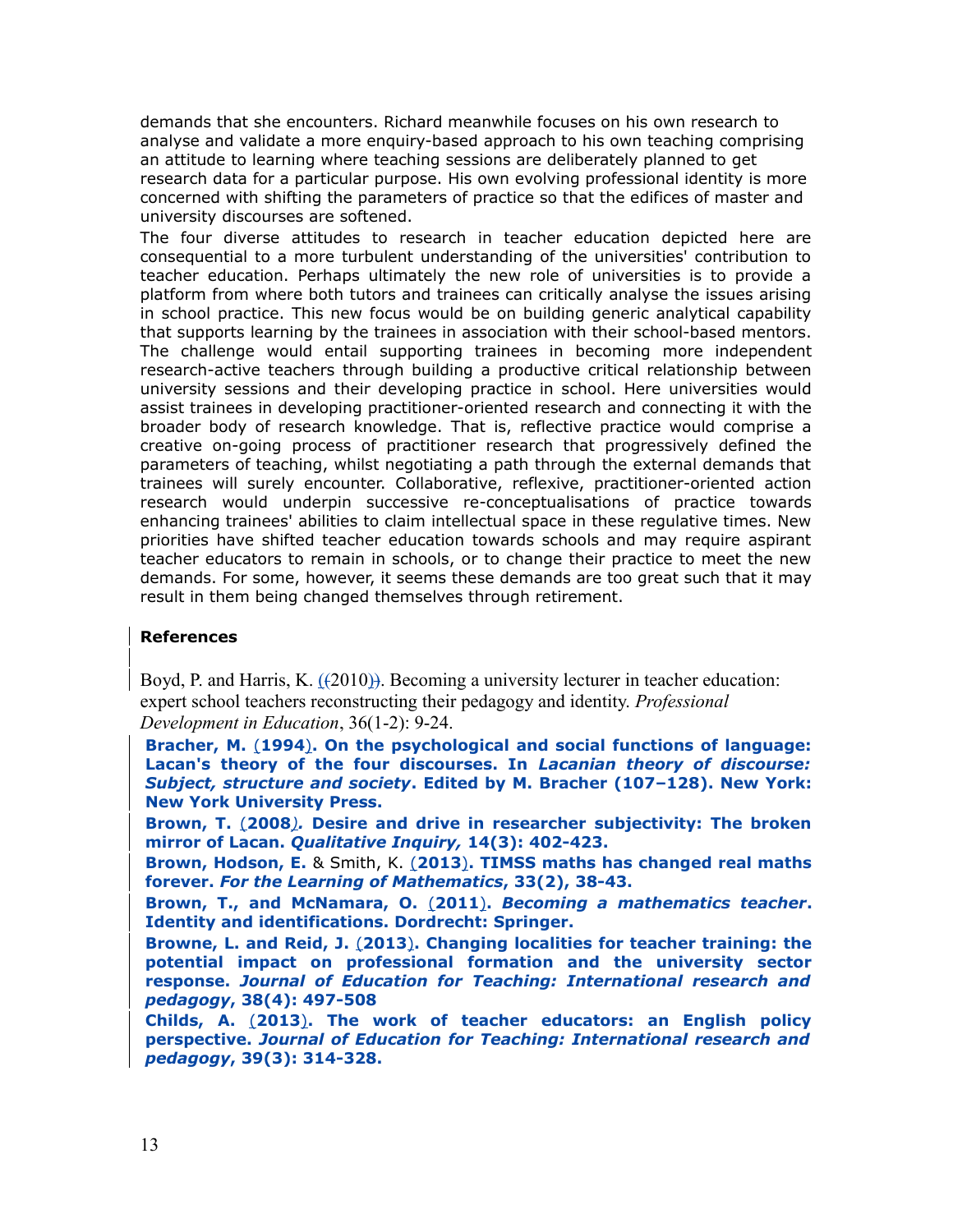**Deem, R. and Vulliamy, G.** (**2006**)**.** *Coming full circle? The impact of New Labour's education policies on primary teachers' work.* **London: Association of Teachers and lecturers.**

**Ellis, V., Glackin, M., Heighes, D., Norman, M., Norris, K., Spencer, I. and McNicholl, J.** (**2013**)**. A difficult realisation: the proletarianisation of higher education-based teacher educators.** *Journal of Education for Teaching: International research and pedagogy***, 39(3): 266-280**

**Ellis, V., McNicholl, J. and Pendry, A.** (**2012**)**. Institutional conceptualisations of teacher education as academic work in England.** *Teacher and Teacher Education.* **28(5): 685-693.**

**Harrison, J. and McKeon, F.** (**2010**)**. Perceptions of beginning teacher educators of their development in research and scholarship: identifying the 'turning point' experiences, Journal of Education for Teaching: International research and pedagogy, 36(1): 19-34** 

**Hodson, E., Smith, K. and Brown, T.** (**2012**)**. Reasserting theory in professionally-based initial teacher training.** *Teachers and Teaching***, 18(2): 181-195.**

**Lacan, J.** (**2007**)**.** *The other side of psychoanalysis: The seminar of Jacques Lacan: Book XVII.* **London: Norton.**

**McKeon, F. and Harrison, J.** (**2010**)**. Developing pedagogical practice and professional identities of beginning teacher educators.** *Professional Development in Education***, 36(1-2): 25-44** 

**Passy, R.** (**2012**)**. Surviving and flourishing in a neoliberal world: primary trainees talking,** *British Educational Research Journal***, 39(6): 1060-1075.**

**Reynolds, R., Ferguson-Patrick, K., and McCormack, A.** (**2013**)**. Dancing in the ditches: reflecting on the capacity of a university/school partnership to clarify the role of a teacher educator.** *European Journal of Teacher Education.* **36(3): 1-13**

**Smith, K. and Hodson, E.** (**2010**)**. Theorising practice in initial teacher training.** *Journal of Education for Teaching***, 36(3): 259-275.** 

**Smith, K., Hodson, E. and Brown, T.** (**2013**)**. Teaching educator changing perceptions of theory.** *Educational Action Research Journal. 21***(2): 237-252.**

**Smith, K., Hodson, E. and Brown, T.** (**2013**)**. The discursive production of classroom mathematics.** *Mathematics Education Research Journal***, 25: 379- 397.**

**Stevenson, H.** (**2011**)**. Coalition education policy: Thatcherism's long shadow,** *Forum,* **53(2): 179-194***.*

**Van Velzen, C., van der Klink, M , Swennen, A. and Yaffe, E.** (**2010**)**. The induction and needs of beginning teacher educators,** *Professional Development in Education***, 36(1-2): 61-75** 

**White, E.** (**2012**)**. Exploring the professional development needs of new teacher educators situated solely in school: pedagogical knowledge and professional identity** *Professional Development in Education***, 39(1): 82-98.** 

**White, E.** (**2014**)**. Being a teacher and a teacher educator – developing a new identity?** *Professional Development in Education*

**Williams, J. and Ritter, J.** (**2010**)**. Constructing new professional identities through self‐study: from teacher to teacher educator,** *Professional Development in Education***, 36(1-2): 77-92.** 

**Zeichner, K.** (**2010**)**. Competition, economic rationalization, increased surveillance, and attacks on diversity: Neo-liberalism and the**